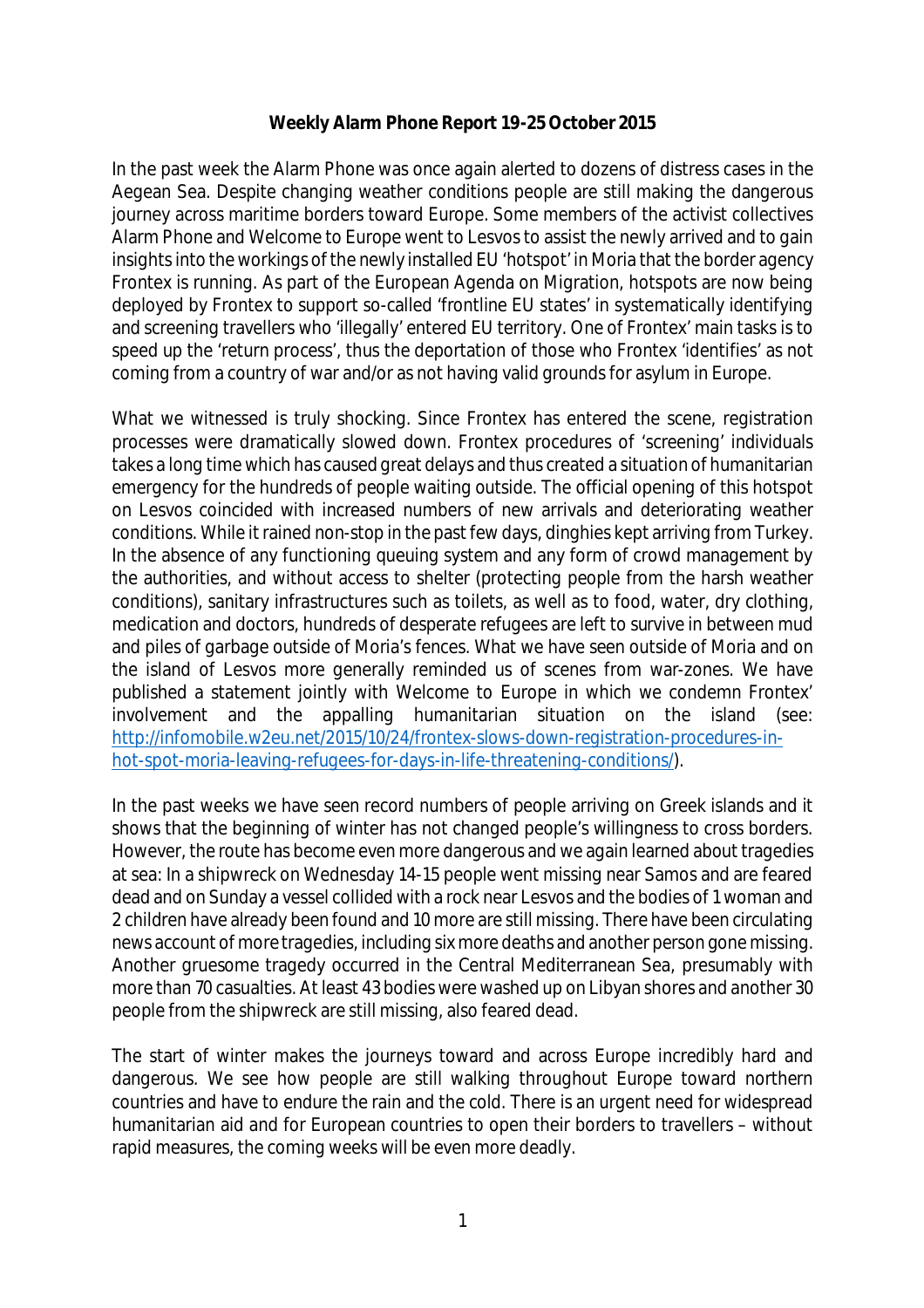## **Summary of Alarm Phone cases**

In the past week, the Alarm Phone was alerted to 25 emergency situations. Summaries and links to the individual reports can be found below.

On Monday the 19th of October 2015, the Alarm Phone was alerted to six emergency situations in the Aegean Sea. At 1.10am we were notified through WhatsApp about a vessel in distress between the Turkish city of Kusadasi and the Greek island of Samos (case 1). Our contact person informed us that there were 45 people on the vessel with water entering. After several attempts our shift team was able to reach the travellers directly on their phone and were told that the engine had stopped working. They sent us updated GPS coordinates that showed them close to Greek territory. We informed the Greek borderguards in Piraeus who confirmed that they would notify the authorities on Samos Island. At 4.03am the Greek authorities confirmed that the travellers had been rescued.

With regards to the five other cases of the day we received the confirmation that all groups in question were fine: A disoriented family found a village on the island of Kastellorizo (case 2); a group aboard of a vessel was able to reach Farmakonisi Island (case 3); a group on Agathonisi Island needed immediate support and informed us later that they were at the local police station (case 4); a group in distress at sea that was rescued to Chios (case 5); and a group stranded on Nera that had found help (case 6) (see:

[http://watchthemed.net/index.php/reports/view/313\).](http://watchthemed.net/index.php/reports/view/313).)

On Tuesday the 20th of October, the Alarm Phone was alerted to 4 cases of distress in the Aegean Sea. The first case reached us at 2.28am when a Syrian activist collective informed us about 10 people on a wooden boat who had been at sea for several hours with a malfunctioning engine (case 1). Our contact stayed in touch with them regularly and informed us at 3.22am that their position had changed in the meantime. While they had been in Greek waters earlier, the new coordinates showed them in Turkish territory. At 3.37am we were told that they had been pushed-back by a large vessel. We contacted the Turkish coastguards who knew already about the case. For several hours afterwards no new information could be obtained until around 8.30am when the Turkish authorities confirmed that the travellers had been brought back to Turkey and were safe.

With regards to the other three cases we received confirmation that two groups were fine; one group had been found by fishermen on the island of Nera and were being transferred elsewhere (case 2), the other group was rescued by Greek coastguards and brought to Lesvos Island (case 4). For one group near Lesvos we could not obtain any confirmation (see: [http://watchthemed.net/index.php/reports/view/314\).](http://watchthemed.net/index.php/reports/view/314).)

On Wednesday the 21st of October, the Alarm Phone was informed by Father Mussie Zerai about a vessel in distress in the Central Mediterranean Sea. He told us about a vessel carrying about 100 people on a small plastic vessel and passed on a satellite phone number. Shortly afterwards he added that there were 30 women, including 4 pregnant women on board. When the travellers could not be directly reached, we notified the Maritime Rescue Coordination Centre (MRCC) in Rome at 6.46am. They took down the information and said that they would look into the situation. At 7.15am, Father Zerai sent us GPS coordinates which we then passed on to MRCC Rome. In the following hours, the travellers could not be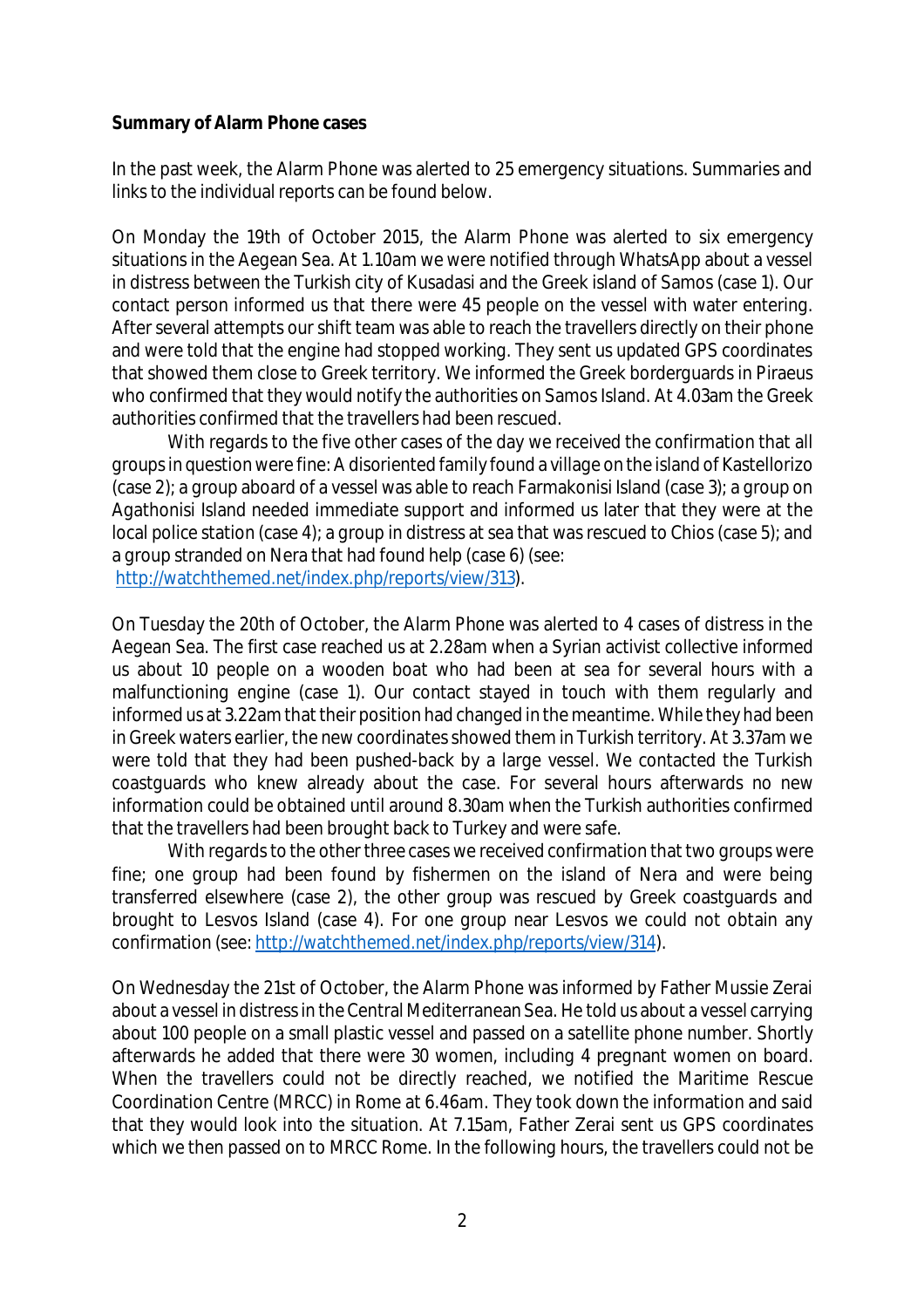reached but then, at about 12.45pm, MRCC Rome confirmed the rescue of the travellers (see: [http://watchthemed.net/index.php/reports/view/316\).](http://watchthemed.net/index.php/reports/view/316).)

On Wednesday the 21st of October, the Alarm Phone was alerted to 6 emergency situations in the Aegean Sea, most of which occurred near the Greek islands of Kos, Samos, Lesvos and Chios.At 6.51pm we were informed about a vessel carrying 60 people, again between Turkey and Lesvos Island (case 4). With the obtained coordinates we could see that they were still in Turkish waters. We then spoke to the travellers directly who reported that their engine had broken down and that an 8 year old on the vessel was injured. Shortly afterwards they were able to re-start their engine and move on. We informed the Greek coastguards at 7.15pm and passed on their new coordinates. They said that they would look into the situation. Shortly afterwards, our initial informant told us that the vessel had been rescued, which was also confirmed by the travellers themselves via WhatsApp at 7.48pm.

With regards to the five other cases, we received the confirmation that two vessels had been rescued by Turkish authorities (case 1 and 3) and one vessel near Samos and one group on Samos by Greek coastguards (case 2 and 6). One vessel reached Chios Island independently (case 5) (see: [http://watchthemed.net/reports/view/318\).](http://watchthemed.net/reports/view/318).) 

On Thursday the 22nd of October 2015, the Alarm Phone was alerted to 4 distress situations in the Aegean Sea. The first case reached us at around 1am when we were informed about 250 people who had stranded on the small Greek military island of Farmakonisi (case 1). We then received the GPS position of the group. After trying to obtain and verify information about the size of the group, our contact person alerted the Greek coastguards to the group. The Greek authorities had no knowledge of the case and confirmed that they would take action. Our contact person then also informed the group that authorities were notified. At 9.12am we received a WhatsApp message that stated that help had arrived. However, at about 1.58pm we received a call from the group. They were angry and said that about 85 people, including many children, were still on the island. In the afternoon, the Greek coastguards said that the weather was too bad to approach the island and transfer the group - they would pick them up on the next day. Our contact person then informed the group on the island.

With regards to the other 3 cases, we could obtain the confirmation that one group had reached the island of Samos independently (case 2), and another one was rescued by the Greek coastguard (case 3). For one vessel we were unable to find out if they had reached Lesvos Island or not (case 4) (see: [http://watchthemed.net/index.php/reports/view/315\).](http://watchthemed.net/index.php/reports/view/315).)

On Friday the 23rd of October, the Alarm Phone was alerted to two emergency cases in the Aegean Sea. At 1.20am an informant told us that there were 80 people on a vessel and she had already informed the Greek coastguard. When we reached one of the travellers directly at 1.30am one of them said that they were not at sea anymore but were back on Turkish mainland. We asked for updated coordinates which we then received shortly afterwards via WhatsApp. The man told us that one child had died and several people were in a bad medical condition. We were unable to verify the information about the child. They had already called the international emergency number 112 and were waiting for help. They did not want us to notify the police and said that they might try and wait until the morning and then attempt the border crossing once more.